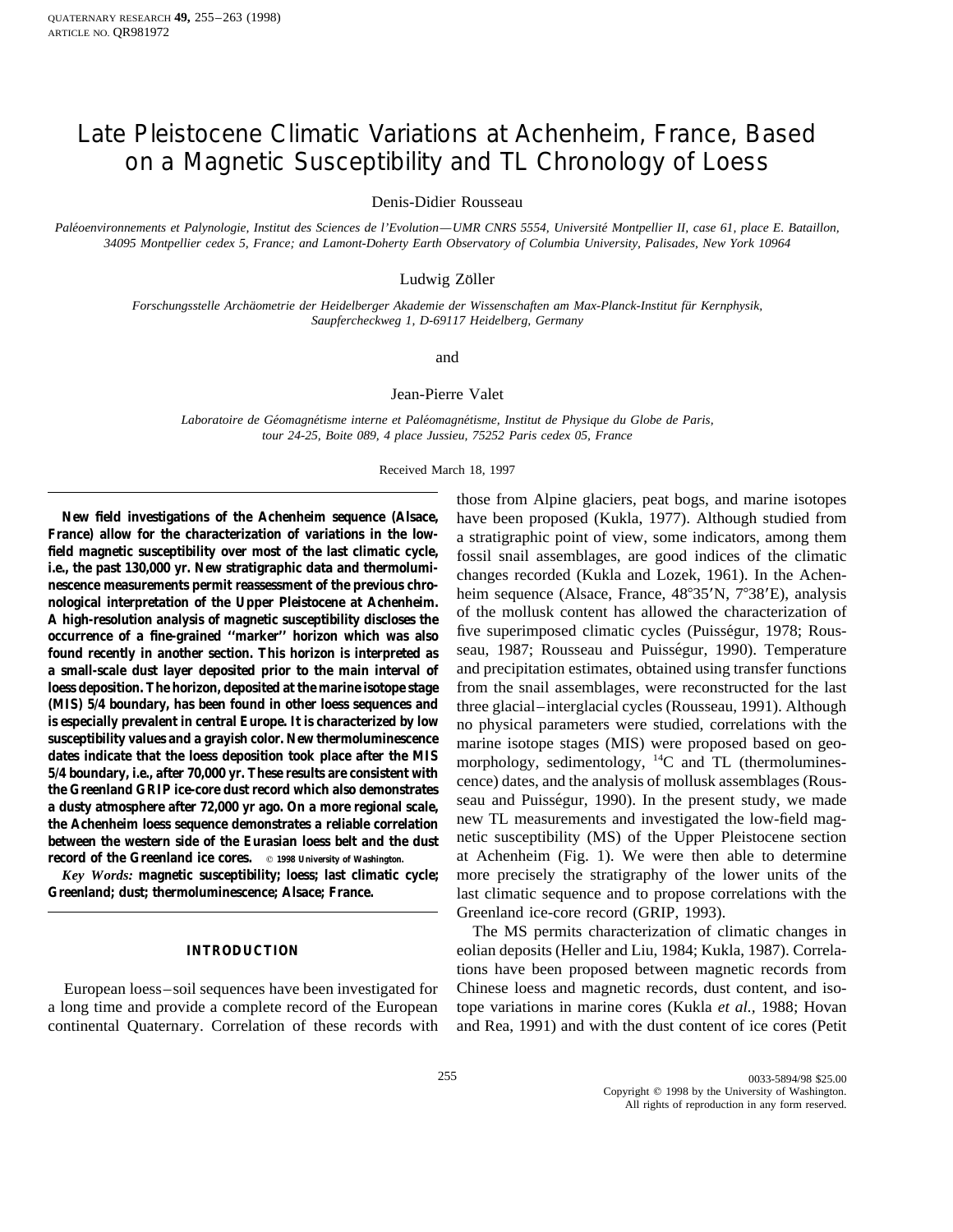

Achenheim loess deposits in the Hurst brickyard (modified from Heim *et* nert, 1957) (Fig. 2). Finally the Younger Recent Loess sub-<br>*al.*, 1982). (a) Location of the Hurst outcrops resulting from the exploitation unit cor al., 1982). (a) Location of the Hurst outcrops resulting from the exploitation<br>of the quarry. The main section (gray pattern) covers the last climatic cycle,<br>previously studied by Sommé *et al.* (1986) and Rousseau *et al* heim. UYL, Upper Younger Loess; K, Nagelbeek mark line; LYL, Lower Previous studies interpreted the pedocomplex as correlacycle: UOL, Upper Older Loess; ACH2, Achenheim II pedocomplex; TS, and mollusks. The interglacial Bt horizon was interpreted terrace sediments interpreted as corresponding to MIS 12–13 (Rousseau, as corresponding to substa

*et al.,* 1990). Whereas several hypotheses exist concerning the origin of the magnetic grains in the soils (Kukla, 1987; Maher and Taylor, 1988; Maher and Thompson, 1991; Verosub *et al.,* 1993; Zhou *et al.,* 1990), the MS in soils is generally higher than in loess, especially in Europe, China, and North America (Kukla and An, 1989; Kukla *et al.,* 1990; An *et al.,* 1991; Rousseau and Kukla, 1994).

### **STRATIGRAPHY AND METHODS**

### *Stratigraphy*

The stratigraphy of the Upper Pleistocene sediments at Achenheim consists of two major units (Sommé *et al.*, 1986) (Fig. 2). At the bottom lies the so-called ''Grand Lehm,'' or Achenheim I pedocomplex, which includes an interglacial horizon characterized by clayey, dense, brown loam with sparse ferromanganese nodules (2–4 mm) interpreted as a Bt horizon of leached brown soil having prismatic structures. This soil complex is overlain by a black soil (10 YR 3/3) and brown loams (10 YR 8/4) with some interbedded grayish units (Sommé et al., 1986) (Fig. 2). The lower part of this **FIG. 2.** Upper Pleistocene section representing the last climatic cycle unit was investigated by digging a 3-m-deep trench. The Rousseau and Puisségur (1990) an 1986). **nescence** (TL) samples and their ages.

Overlying the Achenheim I pedocomplex is a loess unit, the Younger Loess, which is 12.35 m thick. At the bottom of the loess is a yellowish sediment that becomes grayish from 12.35 to 5.20 m depth. A level with large frost wedges (at 5.20 m) marks a transition to gray loess with brown bedded layers near its top. This loess (5.20 to 2.80 m) ends with a horizon that is recognized throughout a wide area of western Europe (Sommé *et al.*, 1986). This reference level is characterized by slightly organic tongues of soil and is seen in northwestern European sequences in the upper part of the Weichselian calcareous loess. In Belgium this marker has been formally named the Nagelbeek Horizon (Haesaerts *et al.,* 1981). It was first dated to about 21,000–22,000 14C yr B.P. (Haesaerts *et al.,* 1981) but now is interpreted as lying at the marine isotope stage (MIS) 3/2 boundary (Juvigné *et al.,* 1996). The subunit bracketed by the pedocomplex and the Nagelbeek level corresponds to the Lower Younger FIG. 1. Map and diagrams showing the location and stratigraphy of the Loess ("Loess récent inférieur") (Schumacher, 1912; Wer-

Younger Loess; ACH1, Achenheim I pedocomplex. Penultimate climatic tive with MIS 5 based on sedimentology, micromorphology, cycle: UOL, Upper Older Loess; ACH2, Achenheim II pedocomplex; TS, and mollusks. The interalacial

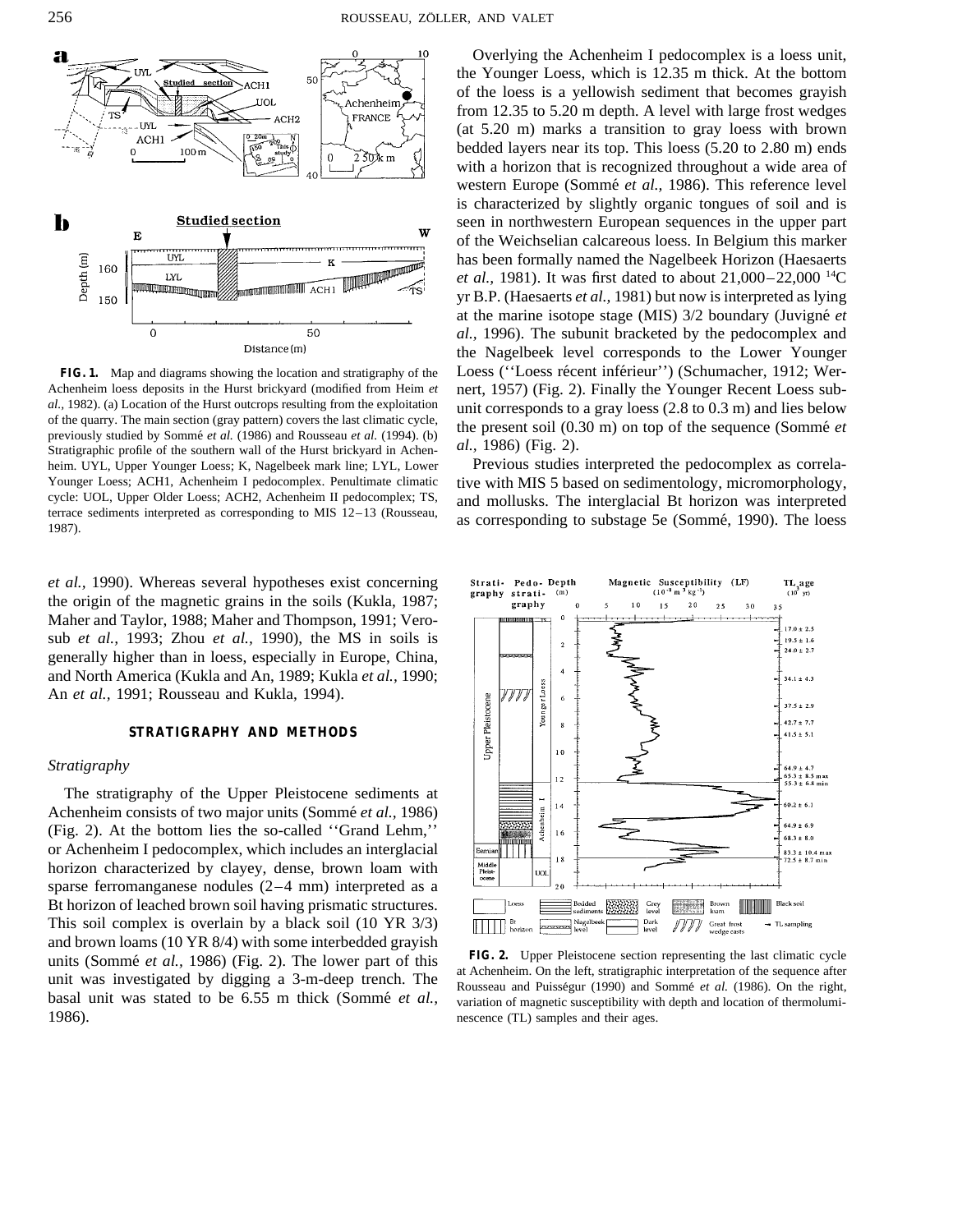The Achenheim chronology is mainly based on TL dates. emissions with better long-term stability than shorter or<br>Dating sediments by TL is based on the physical phenome-<br>ing TL readout, thermally unstable TL signals were r below). Furthermore, one sample from the youngest loess loess units or soil parent material, which may or may not from Achenheim was also measured using IRSL in order to have been well-bleached at deposition. Consequently, total test the reliability of the partial bleach experiments. bleach laboratory techniques can easily overestimate the TL

the equivalent  $\beta$  or  $\gamma$  radiation dose of the sample received curves are integrated for the estimation of ED, rather than since the event to be dated and DR being the effective dose using an ED plateau obtained from 5 or  $10^{\circ}$ C intervals of rate of natural radiation. The dating procedure requires both the glow curves. However, long ED plateau, i.e., a long glow an estimation of the absorbed dose since deposition of the curve temperature range yielding identical ED estimates, can sediment and the evaluation of the natural radioactivity (Ait-<br>serve as a check for the state of bleaching at deposition. ken, 1985; Zöller, 1995; Zöller et al., 1994). Many steps are Assuming that beyond a certain glow temperature, e.g., necessary in order to verify a TL age according to different 300°C, the thermal stability of the TL signal is sufficient for methods for ED estimation and radioactivity analysis. It has dating beyond 100,000 yr, the different sensitivity of TL always been the philosophy of the Heidelberg luminescence glow peaks to daylight is supposed to indicate reliably laboratory to handle each sample carefully, rather than run- whether or not the bleaching procedure in the laboratory

(Rousseau and Puisségur, 1990). Samples for TL dating were collected in light-proof steel cylinders and processed under well-defined subdued red lab-*Magnetic Susceptibility* **oratory light.** For TL measurements, the 4- to 11- $\mu$ m polymineralic fine-grained fraction was extracted by wet sieving After carefully cleaning the section, sediment was sam-<br>and settling in 0.01 N NH<sub>3</sub>OH (Stokes' law). Following pled at 10-cm intervals and then measured in the laboratory decalcification in 10% HCl and removal of organic matter at low and high frequency with a MS2 Bartington MS2 in 30% H<sub>Q</sub>, the 4- to 11-*u*m fraction is placed on at low and high frequency with a MS2 Bartington MS2 in 30%  $H_2O_2$ , the 4- to 11- $\mu$ m fraction is placed on aluminum<br>magnetometer and MS2B sensor. Some direct readings were discs in acetone. A portion of the aliquots is magnetometer and MS2B sensor. Some direct readings were<br>made on the outcrop in order to check the laboratory mea-<br>surements. surements.<br>The characterization of the main mineralogical families mid-latitudes). Calibrated <sup>90</sup>Sr (ca 10.5 Gy/min) and <sup>241</sup>Am (hematite and magnetite) can be established through the S sources (0.337 mm<sup>-2</sup> min<sup>-1</sup> alp (hematite and magnetite) can be established through the S<br>
ratio resulting from a study of the isothermal remanent mag-<br>
netization. After ionizing irradiation, the aliquots<br>
netization (IRM). This ratio is expressed as Corning 5-58 and a Chance-Pilkington HA-3 filter glass in *TL Dating* front of it. This filter combination transmits luminescence

A TL age is calculated as the ratio ED/DR with ED being ages. This is particularly true if wide areas under the glow ning an excessive number of samples in a routine manner, closely matched the natural conditions at deposition. If an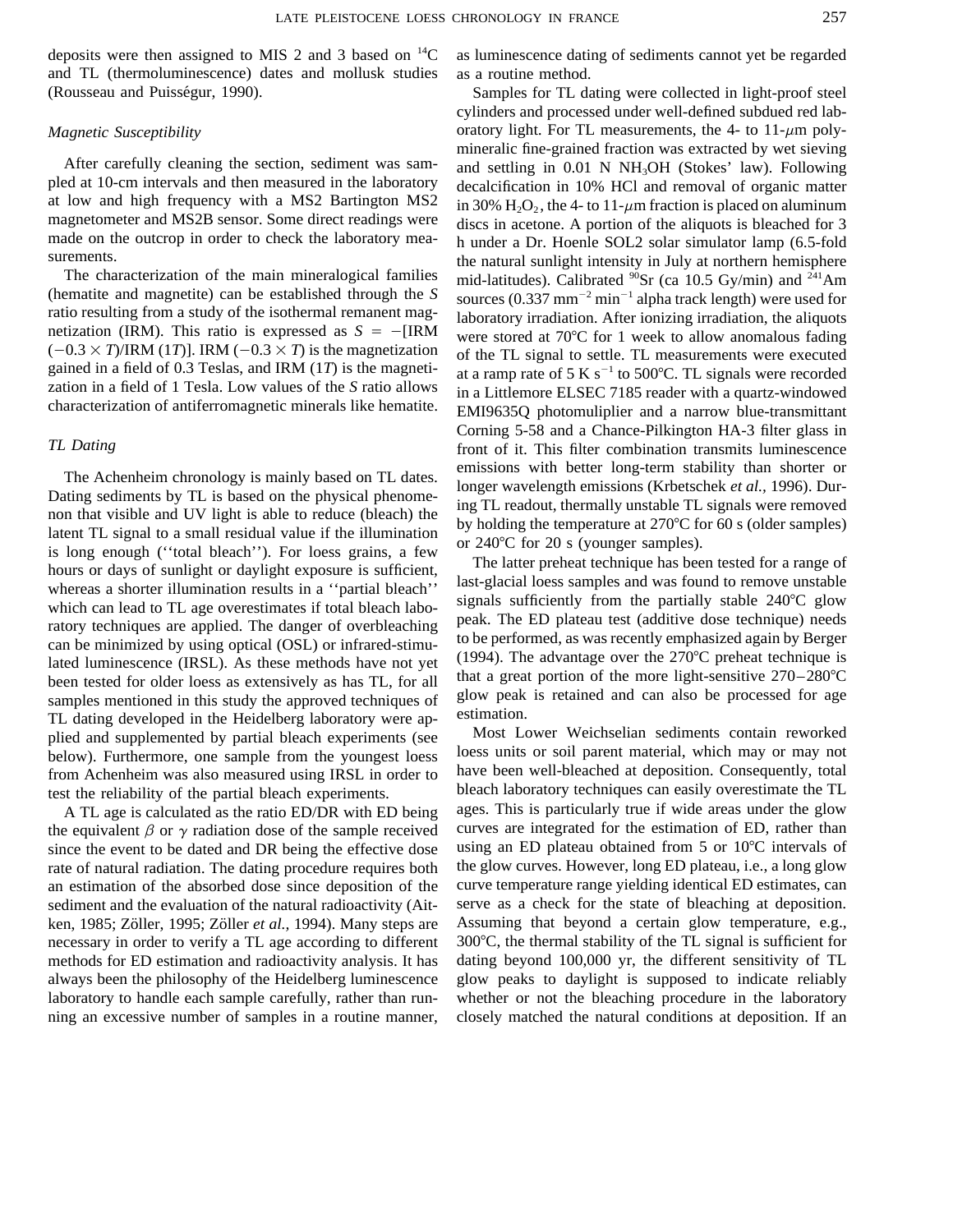with different sensitivities to light. The longest plateau tech-coal. Achenheim I is thus 5.9 m thick. nique is expected to be valid for the estimation of ED. The The loess unit (Younger Loess) can be divided into three

Radioactivity analysis was performed using independent This second element comprises a gray loess, a bedded (gray-<br>methods and approaches. The first approach is to measure ish mm-thick layers) loam with small frost wedge c methods and approaches. The first approach is to measure ish mm-thick layers) loam with small frost wedge casts, and  $\alpha$ ,  $\beta$ , and  $\gamma$  dose rates separately using  $\alpha$  and  $\beta$  counting an yellowish-brown loess. The up and on-site  $\gamma$  scintillation counting or multichannel spec-<br>trometry, respectively. The second approach is to estimate<br>orcentrations of <sup>238</sup>U, <sup>232</sup>Th, their relevant daughter iso-<br>concentrations of <sup>238</sup>U, <sup>232</sup>Th, th

main subunits. The lower part starts at the top of the Upper loess sequences in Normandy, west of Achenheim (Antoine

easy-to-bleach glow peak yields the same TL age as a hard- Older Loess that is overlain by a Bt horizon and ends at a to-bleach glow peak, one may infer that the laboratory level of calcareous granules. It comprises, respectively, the bleaching was appropriate. However, if the hard-to-bleach so-called interglacial paleosol, a black steppe soil (0.25 m), glow peak suggests an older TL age than an easy-to-bleach a brown loam (0.8 m), a gray loam (0.5 m), and calcareous glow peak, overbleaching in the laboratory is most likely. granules. Although the basal limit of the brown loam is Correspondingly, underbleaching is expected if the hard-to- clearly defined, its top is underlain by a bedded layer, includbleach glow peak yields a younger TL age than the easy- ing a thin (1 cm) dark band. This dark unit is overlain by a to-bleach glow peak. The ''longest ED plateau'' technique reddish-orange one, above which a fine-grained gray loam (Mejdahl, 1985) determines the state of bleaching when per- shows traces of hydromorphy. The 0.5-m-thick gray loam forming partial bleaching experiments with various illumina- was not known prior to this study. The fine-grained sediment tion periods and/or conditions, i.e., full sunlight, shaded sun- indicates completely different environmental conditions than light, diffuse daylight can be shown empirically, the natural during previous intervals of sedimentation. The upper part TL glow curves of fine loess grains measured using these of pedocomplex (3.2 m) includes brown loams in which experimental conditions consist of overlapping glow peaks several thin white bedded layers occur together with char-

application of this technique to fine polymineralic loess main subunits, the boundaries of which are well defined.<br>grains is relatively untested (Proszynska-Bordas *et al.*, The lower subunit starts at the top of the pedo The lower subunit starts at the top of the pedocomplex and 1988). Therefore, for all samples dated using the longest ends at the level of large thin frost wedge casts. This first plateau technique, the apparent TL ages calculated from the subunit comprises, respectively, vellowish plateau technique, the apparent TL ages calculated from the subunit comprises, respectively, yellowish, grayish, and short plateau obtained by the total bleach technique will also more-compact brownish loess lavers. The mi short plateau obtained by the total bleach technique will also more-compact brownish loess layers. The middle subunit<br>be mentioned as maximum ages. begins at the wedges and ends with the Nagelbeek level.<br>Radioactivity analysis was performed using independent This second element comprises a gray loess a hedded (gray-

γ spectrometry or, in case of disequilibrium, if it is evident<br>that the disequilibrium has persisted over the entire time<br>span to be dated. In the calculation of the effective natural<br>span to be dated. In the calculation **RESULTS** value in the loess is  $9.86 \pm 2.33 \, 10^{-8} \, \text{m}^3 \, \text{kg}^{-1}$ .

The transition between the Achenheim I pedocomplex and Our investigation recognized the main units previously the loess is sharp and well displayed in the MS values. determined in the sequence. However, the observed detailed Within the Younger loess, the susceptibility values range stratigraphy indicates a new horizon, not previously de- between 5 and 15. The lowest values occur at the lower scribed, at the bottom of the sequence (Fig. 2). boundary and above the Nagelbeek horizon. Similar low The pedocomplex Achenheim I can be divided into two levels were obtained in other European Upper Pleistocene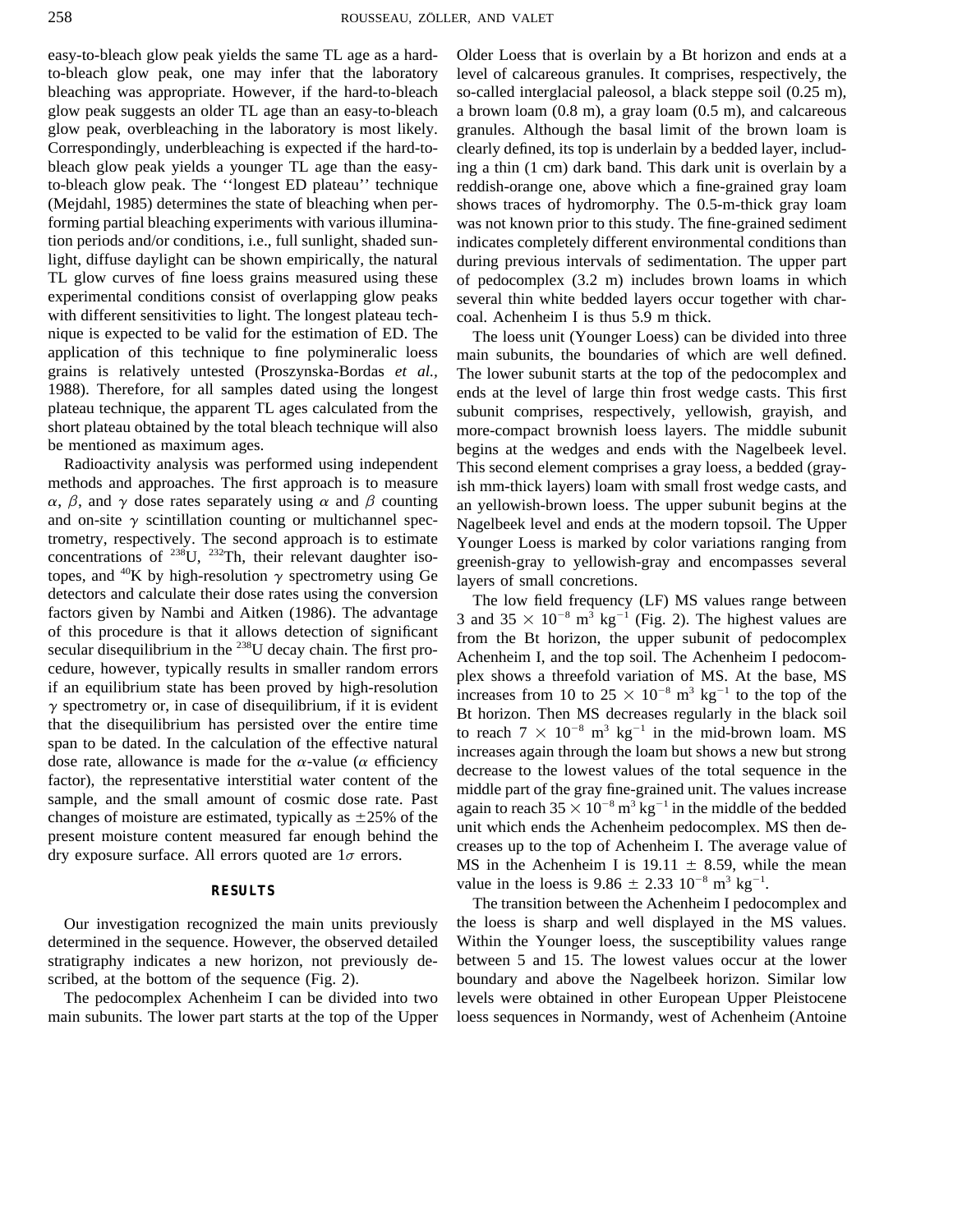*et al.* in press), and at Nussloch, in the Rhine valley, north age of  $55,300 \pm 6800$  yr (longest plateau technique). The

the Achenheim sequence was made on loess samples from framework determined by Kukla (1977). the Upper Younger Loess (UYL) subunit and from the bot- Even more surprising is the fact that the Bt horizon at the

zon and a black steppe soil sequence (Rousseau *et al.*, in pretation that the BU horizon formed much fact than the press). This horizon, interpreted as an abrupt dust event, is  $\frac{MIS}{6}$  foless. This can have contribute

Previous interpretations (Sommé et al., 1986; Rousseau and previously postulated for northern France and Normandy. Puisségur, 1990) considered the MIS 4 part of the record to This interpretation of the Upper Pleistocene sequence is

of Achenheim (D. D. Rousseau, unpublished data). gray level is dated 64,900  $\pm$  6900 yr, an age that is in A preliminary study of the rock magnetic properties in agreement with its stratigraphic position within the European

tom of the Achenheim I (ACH1) pedocomplex (Le Meur, base of the sequence has two different ages (83,300  $\pm$  10,400 1994). The *S* ratio varies between 0.85 and 0.88 in the loess yr maximum and 72,500  $\pm$  8700 yr minimum) which are samples and between 0.88 and 0.94 in the soils and paleosol. different from the Eemian interglaciation (*sensu stricto*), as It can be inferred from these values that the loess units are previously interpreted. The TL age of the Bt horizon may richer in hematite than the soils and paleosol. Maher and be underestimated due to increasing dose rate since deposi-Thompson (1991) obtained comparable values in the Chi- tion, a problem previously encountered in soils (Zöller and nese loess sequence  $(0.7 < S < 0.8$  in soils and  $0.54 < S <$  Wagner, 1990). It can lead to significant TL age underesti-0.75 in loess). Although the total concentration in magnetic mates if the enrichment of radionucleids in soils (mainly minerals is higher in the loess units, there are many more due to decalcification and K accumulation by small roots) fine grains of magnetite in the soils, which supports a pedo-<br>happened fairly recently, i.e., long after sedimentation. Ingenic origin of these grains (Maher and Thompson, 1991; creasing dose rate can also arise due to precipitation of radio-Zhou *et al.*, 1990). The granulometry of the magnetite is nucleids from groundwater. For the Bt sample, no significant coarser in the soils than in the loess samples measured. The secular disequilibrium was detected, but coarser in the soils than in the loess samples measured. The secular disequilibrium was detected, but it cannot be pre-<br>susceptibilities of the Younger Loess are generally higher cluded for any period since burial. Assumin cluded for any period since burial. Assuming that the high than those defined in Karamaidan (Tajikistan) or Xifeng natural radioactivity of the paleosol (effective dose rate is (China) (Forster and Heller, 1994), whereas the variations  $4.62 \text{ mGy/a}$ ) is a very recent artifact, which is very unlikely through time are similar in both regions. based on palaeopedological considerations, and during most of the burial time the natural dose rate was similar to the **INTERPRETATION** older loess of MIS 6 age (e.g., 3.22 mGy/a for a sample beneath the paleosol dated 139,000  $\pm$  11,000 yr B.P. and The stratigraphic sequence of the pedocomplex Achen-<br>heim I includes a new horizon, a gray layer, not previously<br>the ED of the Bt sample should be a minimum value that is<br>described in studies of the main section. This new

soil and Bt sediment. A TL date indicates that this abrupt A TL date of 17,000  $\pm$  2500 yr was obtained 0.6 m below<br>dust event corresponds to "Marker II" described by Kukla the topsoil. Another TL date sample from 2.4 m dust event corresponds to "Marker II," described by Kukla<br>and Lozek (1961), which occurs at the MIS 4/5 transition m above the Nagelbeek level, has an age of 24,000  $\pm$  2700 (Kukla, 1977) in the European loess stratigraphy (Rousseau yr. These two dates indicate that the loess sequence does et al., in press). In the present study, the gray fine-grained not end 12,000 yr ago, as previously interpreted. The dates subunit, based on the TL date of  $64,900 \pm 6900$  yr, is inter-<br>from the top of the sequence indicate that loess deposition preted as equivalent to Marker II. ceased about 16,000 yr ago. Moreover, the Nagelbeek level A previous TL date (51,000  $\pm$  10,600 yr) obtained at the must be older than inferred in previous studies, which folvery base of the Younger Loess (Aitken *et al.*, 1986) supports lowed the interpretation of Juvigné and Wintle (1988) who such an interpretation. Consequently, the sequence including adopted an age of 16,000 yr for it. The new interpretation the interval from the gray level to the top soil is interpreted places the so-called Nagelbeek level at the MIS 3/2 boundary as being equivalent to marine isotope stages 4, 3, and 2. in the SPECMAP chronology (Martinson *et al.,* 1987), as

be missing. New TL investigations of the Upper Pleistocene radically different from the previous one based mainly on in Achenheim support this interpretation (Zöller *et al.*, in stratigraphic correlation. The Achenheim I pedocomplex was press). The base of the Younger Loess has a maximum age interpreted as equivalent to MIS 5, MIS 4 was lacking, and of 65,300  $\pm$  8500 yr (total bleach technique), and a minimum MIS 2 was thicker. According to the new interpretation,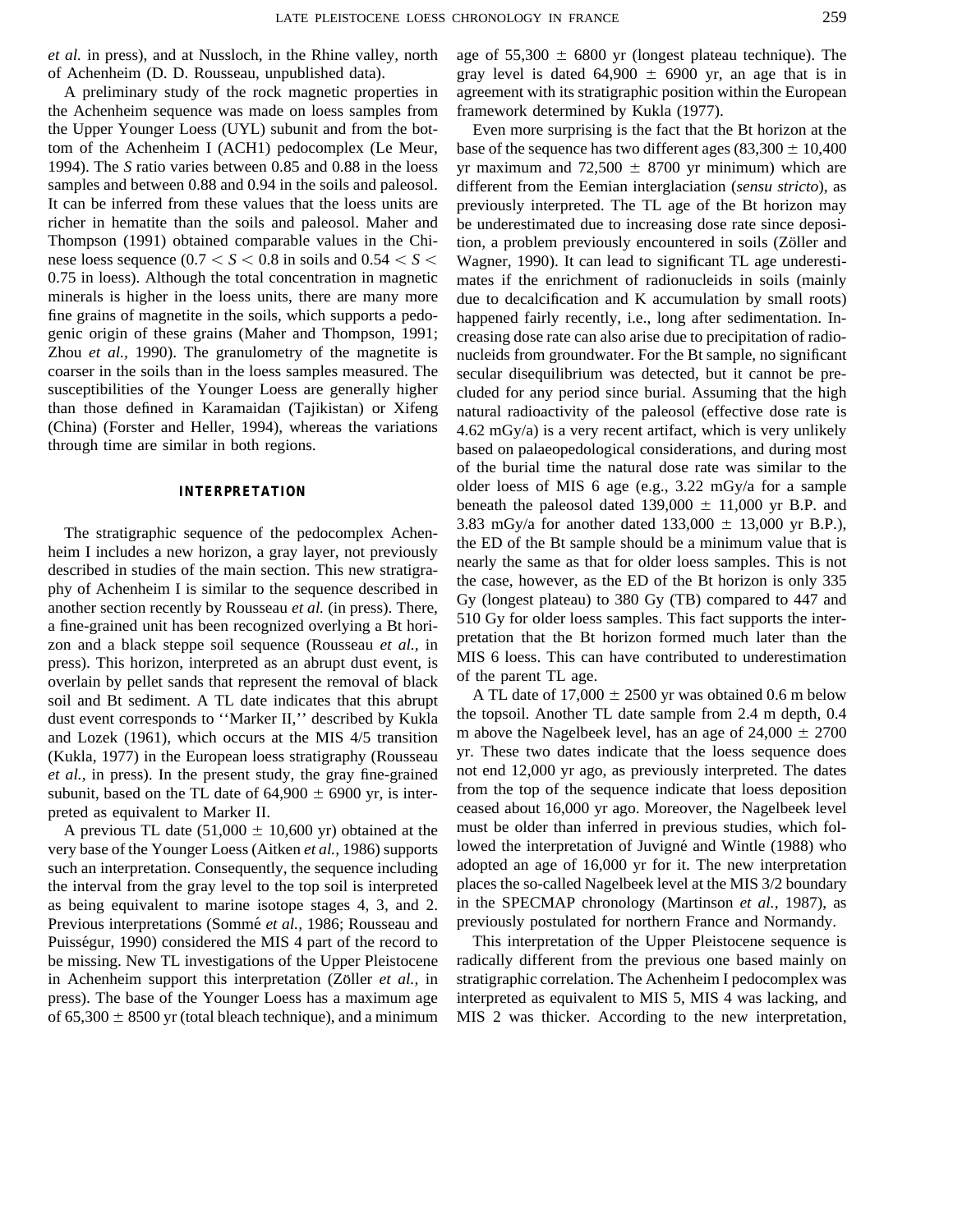almost 16 m of the sequence dates from MIS 4 to the main part of stage 2. The excess representation of MIS 4 is due to the bedded sediments above the Marker II. The new TL dates for the Upper Pleistocene sequence in Achenheim show that loess sedimentation corresponds to the interval 55,300 to 15,000 yr ago.

### **DISCUSSION**

The fine-grained loess of the Achenheim sequence was deposited during isotope stages 4, 3, and 2, which are the dustiest stages of the Late Pleistocene. The chronology proposed for the Younger Loess implies a possible correlation of the European loess sequence with the ice-core dust record<br>of Greenland. A correlation has been proposed between the<br>on the TL dates (crosses with error bars) in this paper assuming constant An, 1995). By contrast, the Achenheim sequence is located lowing Kukla *et al.* (1988). in western Europe, where the climate was directly influenced by the same North Atlantic variations as detected in the GRIP ice-core record (Dansgaard *et al.,* 1993). Except for that the Bt horizon corresponds to the Eemian interglacial a dust event during the Younger Dryas interval, ice-core paleosol. dust sedimentation ended ca. 14,500 yr ago. This implies The lowest susceptibility values and highest dust flux octhat the top of the Late Pleistocene section in Achenheim cur in the top and bottom of the loess record (stages 2 and lacks the Younger Dryas event, with the base of the topsoil 4) and in the gray subunit. Such a pattern is in agreement dating to ca. 15,000 yr. The bottom of the loess deposit has with the ice-core records. The highest MS values in the loess a minimum age of 55,300  $\pm$  6800 yr and a maximum age occur during isotope stage 3, with readings lower than in of 65,300  $\pm$  8500 yr and lies above Marker II at the 5/4 MIS 5 (last interglacial soil). Another low dust interval in boundary dated 73,900 yr (Martinson *et al.,* 1987). Ac- the ice record, designated as ice interstade 14, is correlated cording to this chronology, the 5/4 Marker corresponds to with the Glinde interstade (GRIP, 1993). This interval could the dust event dating 73,000 yr in the GRIP record. This correspond to the relatively high MS value at about 8 m dust peak precedes a major dust event 68,000–70,000 yr depth in the Achenheim loess where the TL age is 41,500 ago which marks the beginning of the dustiest interval of  $\pm$  5100 yr. If so, it implies that the sedimentation at Achenthe Late Pleistocene at the GRIP site. These dates agree with heim was almost continuous between 70,000 and 16,000 the maximum TL dates of  $65,300 \pm 8500$  yr at Achenheim. yr ago.

from the record. Another argument to consider is the ped- ble hiatus and is depicted with a dotted line in Figure 4. pedogenesis. This adds further support to our interpretation proposed based on atmospheric dust and magnetic suscepti-



Chinese loess sequence and the GRIP ice-core (Porter and sedimentation rate (triangles) and using susceptibility model (circles) fol-

Assuming that the TL dates for the loess deposits are Taking this interpretation into account, a time scale can reliable, a possible correlation exists between the dust record be derived using a constant sedimentation rate in the loess in the GRIP ice core and the magnetic susceptibility record record (model 1) or using susceptibility values as a measure of the Achenheim sequence. One argument which could help of sedimentation rate (model 2) (Kukla *et al.,* 1988). Both support the interglacial assignment of the Bt horizon would models show similar results. However, the second model be the occurrence at its top of the Blake event, as docu- based on MS, and previously used in China, fits better within mented in the Czech Republic (Brno event; Kukla, 1977). the framework of most of the TL dates in the Achenheim However, paleomagnetic investigations of the lower part of loess unit (Fig. 3). Although we are confident about this the Achenheim I pedocomplex show no reversal. However, new chronology for loess deposition, the chronology of the the Blake event is very brief and could easily be missing bottom of the sequence is still speculative because of a possi-

osedimentary budget. Although the TL measurements range The comparison between variations in the MS signal at between 83,300  $\pm$  10,400 yr (maximum) and 72,500  $\pm$  8700 Achenheim and the GRIP dust record indicates that the major yr (minimum), the pedosedimentary budget of the bottom interstades pointed out in GRIP ice-core may be correlated of the sequence is similar to that of other loess sequences with several oscillations during the last glaciation in the loess in northern France (Antoine *et al.,* 1994; Antoine *et al.,* in sequence (Fig. 4). They indicate that reliable correlations press) where TL ages underestimate the true age due to between Greenland and western European sequences can be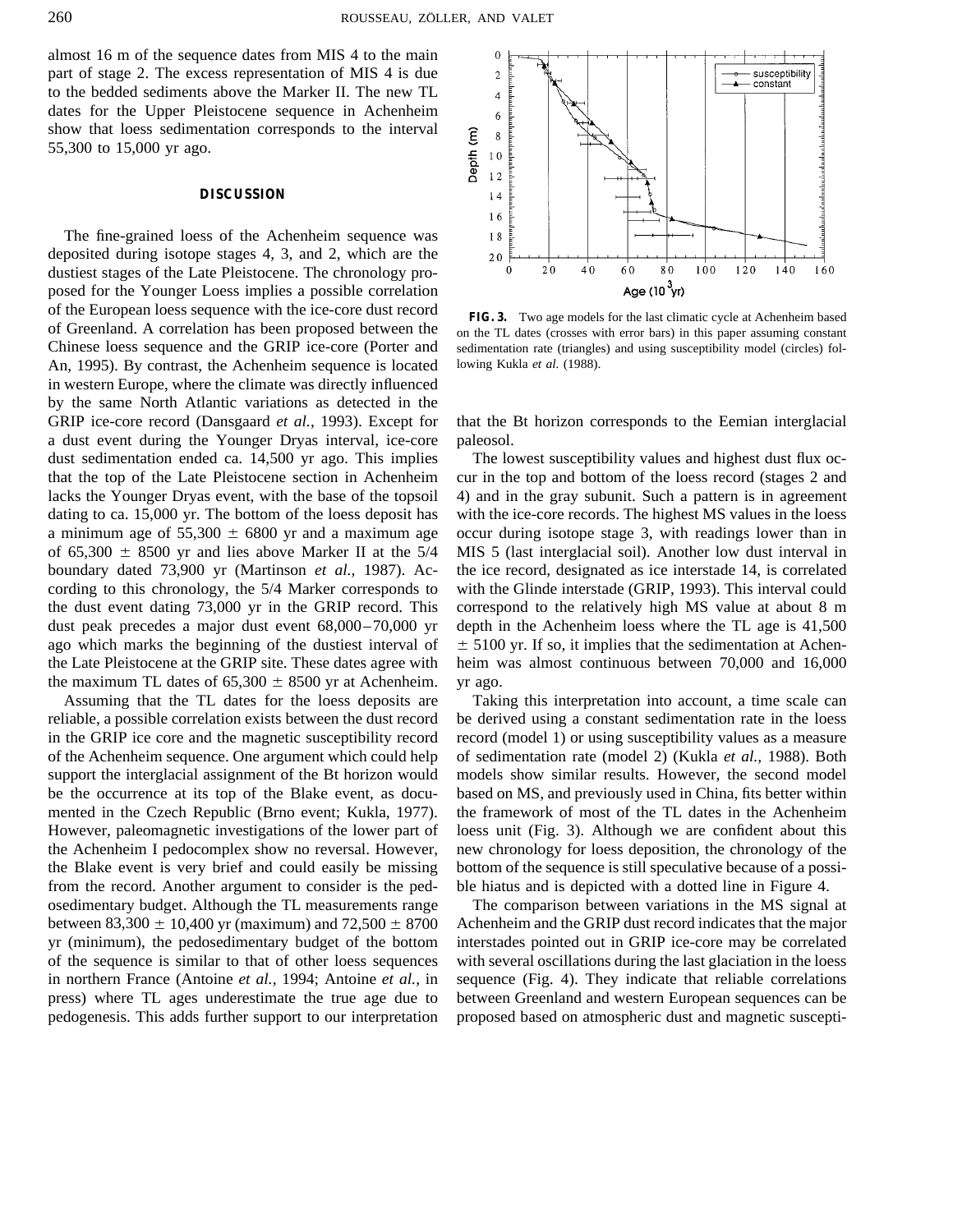

**FIG. 4.** Comparison between the low field magnetic susceptibility record at Achenheim (curve on right) and the GRIP ice-core dust record (curve on left) during the past 130,000 yr. Numbered ice-core interstades recognized in the GRIP (1993) record are shown for comparison with their possible equivalents in the loess sequence. The correlation of the bottom part of the Achenheim sequence below Marker II (ca. 65,000 yr) remains highly speculative because of a possible hiatus and is indicated by a dotted line.

bility. New luminescence and  $^{14}C$  dating studies should help subunit, which is interpreted as being related to dust storms constrain the chronology and allow precise correlation be- of continental scale (Kukla, 1977), and the MS investigation tween the Achenheim susceptibility variations and the show that loess deposition occurred during isotope stages 4, Greenland dust record. Complementary investigations, at 3, and 2, consistent with the GRIP dust record. In both high resolution, focusing on the carbon isotopic content of records, the intensity of dust storms was highest during MIS the loess and the mollusk assemblages will permit improved 4 and 2, and was lower during stage 3. The terrestrial equivainterpretations of the interstadial sequence and may eventu- lent of MIS 5 is represented by a lengthy hiatus after the ally permit correlations with the Dansgaard–Oeschger oscil- development of an interglacial paleosol. A new chronology lations in the ice cores and Heinrich events in the North derived by correlating the loess series and the GRIP ice-Atlantic Ocean. Core curve indicates that variations in MS are not a local

## **CONCLUSIONS**

The new magnetic susceptibility record of the last climatic cycle in the loess series at Achenheim indicates that this We thank J. Somme and J. P. Lautridou, who began the Achenheim

phenomenon, but instead correspond to global events.

# **ACKNOWLEDGMENTS**

series is incomplete, especially in its lower part. A Marker investigations, for their guidance and advice during this project; P. Antoine,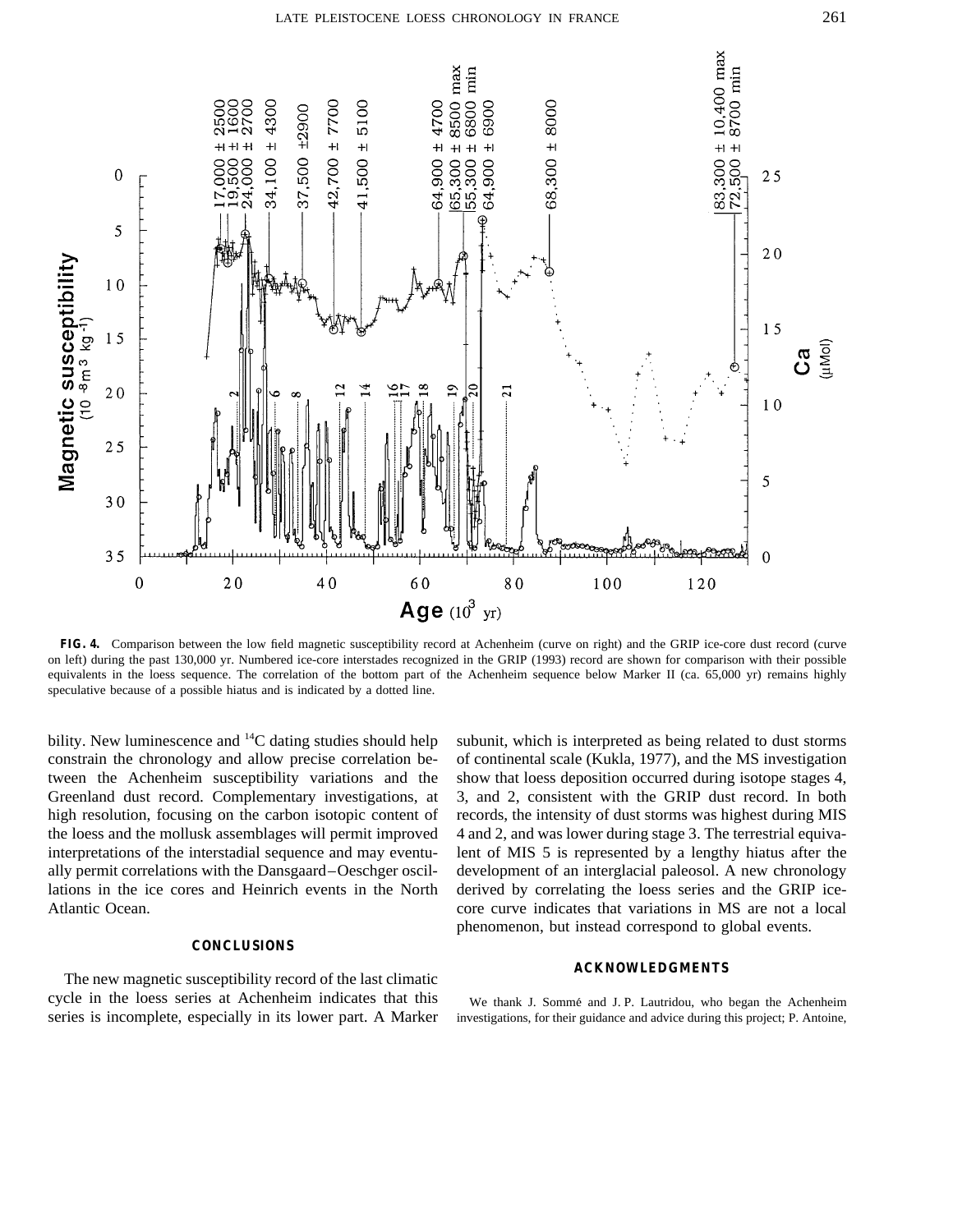N. Soutarmin, L. Gaume, G. Kukla, and M. Fontugne for their help and Kukla, G. (1977). Pleistocene land-sea correlations. 1. Europe. *Earth-Sci*geologic advice in the field during the Achenheim investigations; F. Heller *ence Reviews* **13,** 307–374. for criticism and comments; and S. and G. Hamilton for improving the Kukla, G. (1987). Loess stratigraphy in central China. *Quaternary Science* English. Ms. Hurst gave the lead author permission to work in her quarry. *Reviews* **6,** 191–219.

- 
- ment. Supplément Bulletin Association française d'Etude du Quaternaire
- An, Z. S., Kukla, G., Porter, S. C., and Xiao, J. L. (1991). Magnetic suscep-<br> **16,** 811–814.<br> **16, 811–814.**<br> **16, 811–814.**<br> **16, 811–814.**<br> **16, 811–814.**<br> **16, 811–814.**<br> **16, 811–814.**<br> **16, 812.**<br> **16, 812.**<br> **16, 81** tibility evidence of monsoon variation on the loess plateau of Central Le Meur, I. (1994). "Propriétés magnétiques de séquences"<br>China during the last 130.000 years *Quaternary Research* 36, 29–36 cais." Unpublished DEA d China during the last 130,000 years. *Quaternary Research* 36, 29–36.
- ments à l'évolution climatique du Début Glaciaire weichsélien: Données de la France du Nord Ouest, *Quaternaire* **5,** 151–156. Maher, B. A., and Thompson, R. (1991). Mineral magnetic record of the
- Antoine, A., Rousseau, D. D., Lautridou, J. P., and Hatté, C. (in press). Chinese loess and paleosols. *Geology* 19, 3–6. Climatic history of the Last Interglacial–Glacial climatic cycle from the Martinson, D. G., Pisias, N. G., Hays, J. D., Imbrie, J. J., Moore, T. C., and
- Berger, G. W. (1994). Thermoluminescence dating older than ca 100 ka. *Quaternary Research* **27,** 1–29. *Quaternary Geochronology (Quaternary Science Reviews)* **13,** 445–455. Mejdahl, V. (1985). Thermoluminescence dating of partially bleached sedi-
- N. S., Hammer, C. U., Hvidberg, C. S., Steffensen, J. P., Sveinbjöprnsdot-Nambi, K. S. V., and Aitken, M. J. (1986). Annual dose convertion factors tir, A. E., Jouzel, J., and Bond, G. (1993). Evidence for general instability for TL and ESR dating. *Archaeometry* **28,** 202–205.
- 
- 
- recorded in the GRIP core. *Nature* **364**, 203–207. 308.<br>Haesaerts, P., Juvigné, E., Kuyl, O., Mucher, H., and Roebroecks, W. **Proszy** aesaerts, P., Juvigne, E., Kuyi, O., Mucher, H., and Koeproecks, W. Proszynska-Bordas, H., Stanska-Proszynska, W., and Proszynski, M. (1981). Compte rendu de l'excurtson du 13 Juin 1981, en Hesbaye et au <br>Limbourg Néerland
- *Recherches geographiques a Strasbourg 7,* 71–96. Heim, J., Maucorps, J., Puissequr, J. J., Somme, J., and<br>Thérenin A (1987) Achanhaim: une séquence true des loess du Pléiste Rousseau, D. D. (1987). Paleoclimatology of cene moyen et supérieur. Bulletin Association française d'Etude du Quat-<br>ernaire 10-11, 147-159. Palaeogeography, Palaeoclimatology, Palaeoccology 59, 293-314.
- *Geophysical Journal* luscs in European loess deposits. *Quaternary Research* **36,** 195–209. **77,** 125–141.
- *anography* **6,** 349–370. and magnetic susceptibility. *Quaternary Research* **42,** 176–187.
- dating. *Eiszeitalter und Gegenwart* **38,** 94–105. **19,** 203–216.
- du stratotype loessique de Kesselt (Limbourg, Belgique). *Comptes Ren-* dust storm layer at Achenheim in Alsace, France. *Boreas dus de Académie des Sciences Paris* **323,** Série IIa, 801–807. Rousseau, D. D., Soutarmin, N., Gaume, L., Antoine, P., Lang, M., Lautri-
- 
- 
- 
- This study was supported by EC Grant EVDV-0298 (Theme Chinatology et Kukla, G., An, Z. S., Melice, J. L., Gavin, J., and Xiao, J. L. (1990). Mag-<br>Natural Hazards of Program Environment 1991–1994) and CNRS DYTEC<br>funding. Th
	- Kukla, G., and An, Z. S. (1989). Loess stratigraphy in central China. *Palaeo-* **REFERENCES** *geography, Palaeoclimatology, Palaeoecology* **72,** 203–225.
- Aitken, M. J. (1985). "Thermoluminescence Dating." Academic Press, San<br>Diego. Czechoslovak Quaternary. Czwartozed Europy Srodkowej i Wschodniej.<br>Aitken, M. J., Huxtable, J., and Debenham, N. C. (1986). Thermolumines-<br>cnce
	- 26, 7–14.<br>
	Pleistocene climates in China dated by magnetic susceptibility. *Geology* **26,** 7–14.<br> **26,** 811–814.
		-
- Antoine, P., Munaut, A. V., and Sommé, J. (1994). Réponse des environne-<br>ments à l'évolution climatique du Début Glaciaire weichsélien: Données magnetite in soils. Nature 336, 368–370.
	-
	- loess and paleosols sequence at St. Pierre-lès-Elbeuf (Normandy, France). Shackleton, N. J. (1987). Age dating and the orbital theory of the Ice ages: *Boreas.* Development of a high-resolution 0 to 300,000-year chronostratigraphy.
- Dansgaard, W., Johnsen, S. J., Clausen, H. B., Dahi-Jensen, D., Gundestrup, ments. *Nuclear Tracks and Radiation Measurements* **10,** 711–715.
	-
- For Past Chinate Hom a 250-kyl Ice-cole Fecolul Nuture 304, 216-220.<br>
For Petit, J. R., Mounier, L., Jouzel, J., Korotkevitch, Y. S., Kotlyakov, V. I.,<br>
Forster, T., and Heller, F. (1994). Loess deposits from the Tajik dep
- Border Echers 120, 301 312.<br>
Forter, S., and An, Z. S. (1995). Correlation between climate events in the GRIP members (1993). Climate instability during the last interglacial period<br>
North Atlantic and China during the las
	-
	- Puisségur, J. J. (1978). Les mollusques des séries loessiques à Achenheim.<br>
	223–240.<br> *Recherches géographiques à Strasbourg* 7, 71–96.
	- Thévenin, A. (1982). Achenheim: une séquence type des loess du Pléisto-<br>Capa moven et supérieur Bulletin Association française d'Etude du Quatre and upper Pleistocene, Alsace, France). A malacological analysis.
- Heller, F., and Liu, T. S. (1984). Magnetism of Chinese loess deposits. Rousseau, D. D. (1991). Climatic transfer function from Quaternary mol-
- Hovan, S. A., and Rea, D. K. (1991). Late Pleistocene continental climate Rousseau, D. D., and Kukla, G. (1994). Late Pleistocene climate record in and oceanic variability recorded in northwest Pacific sediments. *Paleoce-* the Eustis loess section, Nebraska, USA, based on land snail assemblages
- Juvigné, E., and Wintle, A. G. (1988). A new chronostratigraphy of the Late Rousseau, D. D., and Puisségur, J. J. (1990). A 350,000 years climatic Weichselian loess units in Middle Europe based on thermoluminescence record from the loess sequence of Achenheim, Alsace, France. *Boreas*
- Juvigné, E., Haesaerts, P., Metsdagh, H., and Balescu, S. (1996). Révision Rousseau, D. D., Kukla, G., and Zöller, L. (in press). Early Weichselian
- Krbetschek, M. R., Rieser, U., and Stolz, W. (1996). Optical dating: Some dou, J. P., Sommé, J., Zöller, L., Lemeur, I., Meynadier, L., Fontugne, luminescence properties of natural feldspars. *Radiation Protection Do-* M., and Wintle, A. (1994). Histoire du dernier cycle climatique enresimetry **66,** 407-412. **gistre** dans la séquence loessique d'Achenheim (Alsace, France), à partir